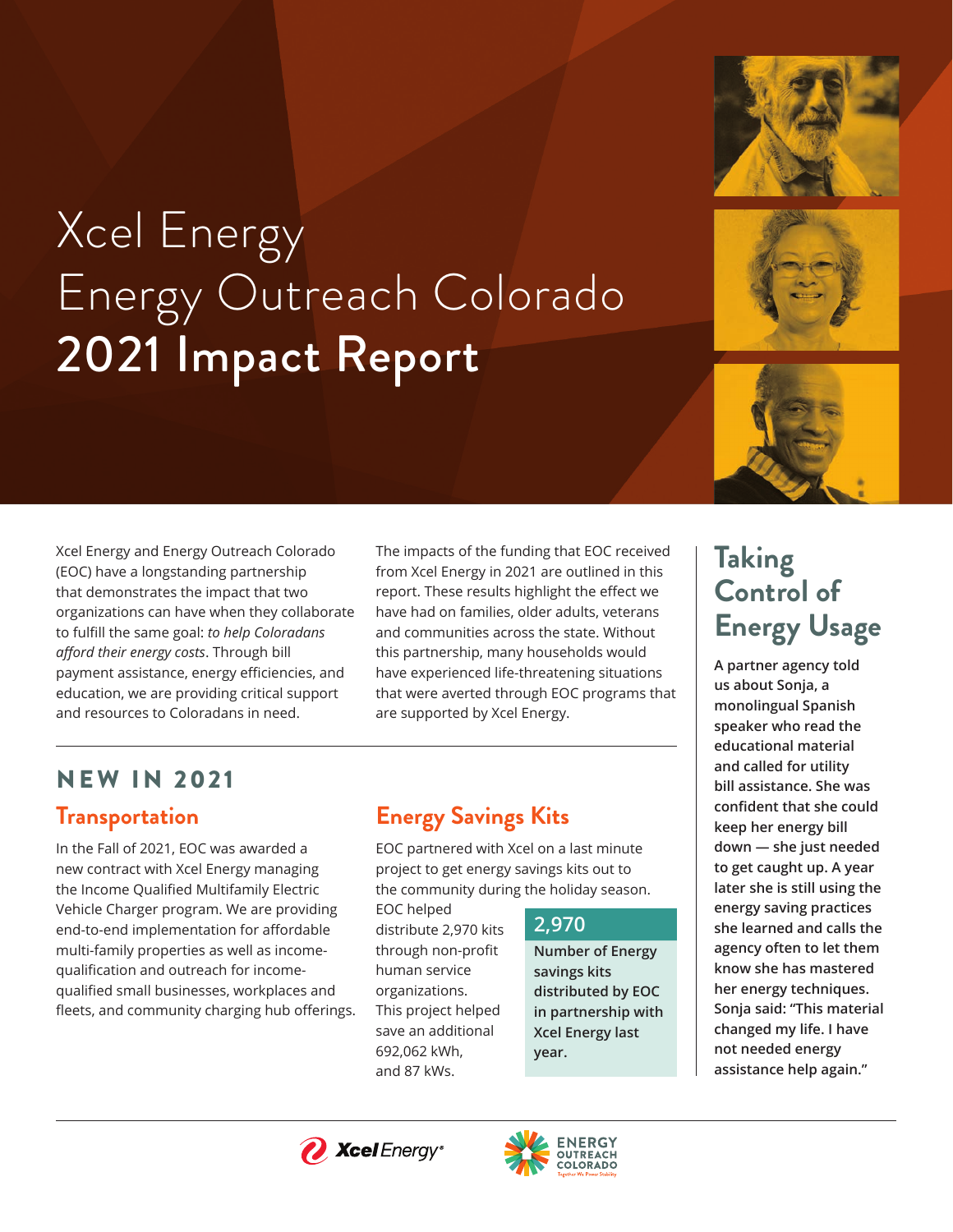# 2021 Program Summaries

The EOC and Xcel Energy collaboration provided the following impacts:

#### BILL PAYMENT ASSISTANCE PROGRAM

In 2021, 11,443 households received bill payment assistance. Living in these homes were:



### NONPROFIT ENERGY EFFICIENCY PROGRAM (NEEP)

When nonprofit organizations struggle to afford their energy costs, they are distracted from being able to focus on providing important services to our communities. With Xcel Energy's support, we were able to install critical energy efficiency upgrades for 35 nonprofit organizations. Organizations included those that provide food equity/ relief, health services, shelters, education, and more.

#### **Funding spent**

| \$945,141 Total spent on Electric, 108% above goal |
|----------------------------------------------------|
| $$255,497$ Total spent on Gas                      |

#### **Energy saved**

| 2,468,823 Net Gen Kilowatt Hours (kWh) saved,<br>145% above goal |
|------------------------------------------------------------------|
| 400 Net Gen Kilowatts (kW) saved                                 |
| 7,601 Dth of natual gas saved, 190% above goal                   |

### EDUCATION

The Education Program is supported by Xcel Energy to provide important energy conservation information and behavior modifications that can help participants reduce their energy costs.

In 2021, 2,252 individuals and 26 non-profit organizations received energy education support.

#### **The program created and delivered**

- $\triangleright$  5,849 text messages to past program participants
- $\blacktriangleright$  Created four new awareness campaigns around energy use for individuals
- $\blacktriangleright$  Produced a step-by-step educational guide for all energy programs that can benefit income qualified customers to be used by human service agencies
- $\blacktriangleright$  Created apartment-specific energy educational material to inform tenants about their home energy usage control



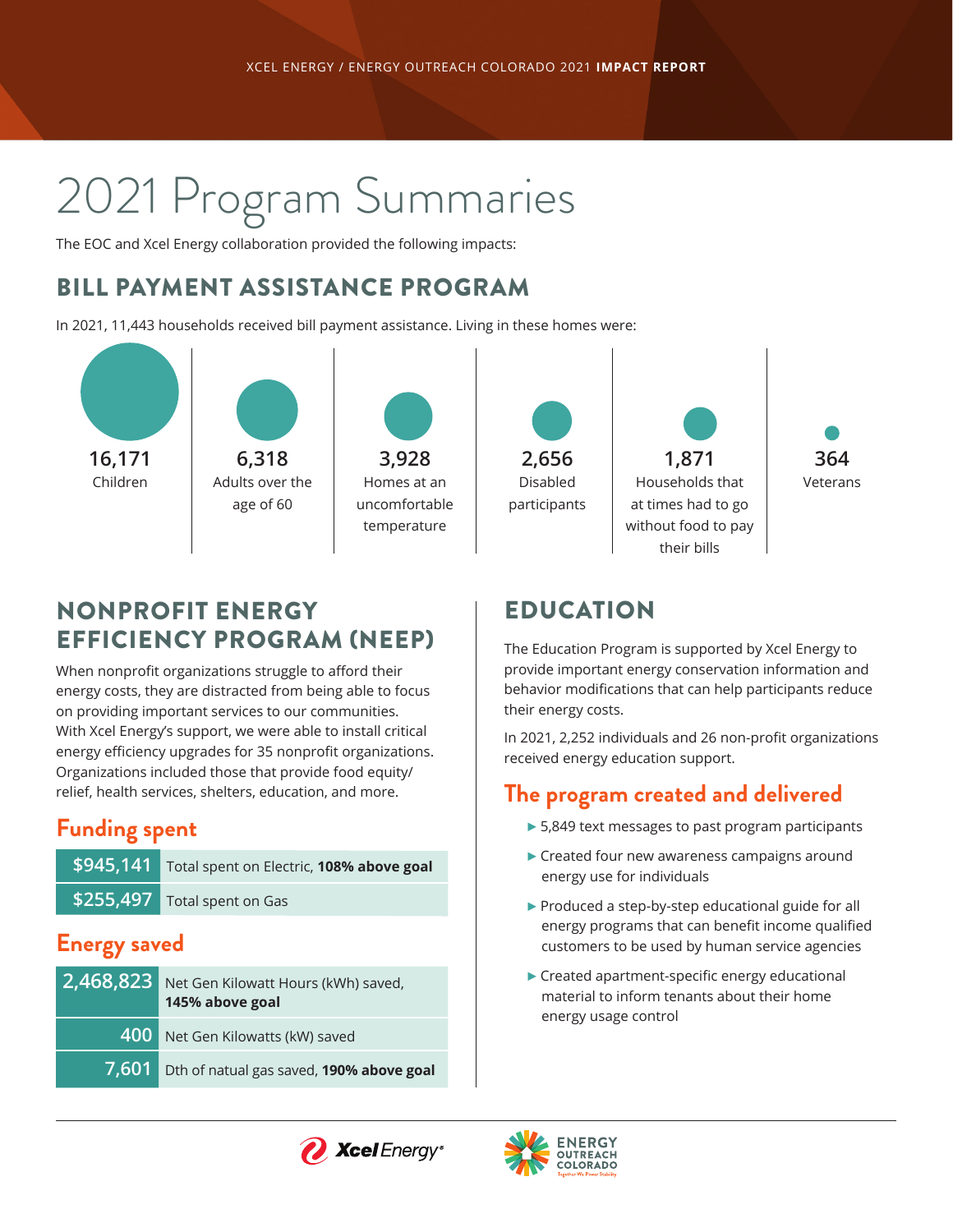

#### SINGLE-FAMILY PROGRAM

The need for energy assistance continues to grow. Thanks to our partnership with Xcel Energy, EOC has been able to provide critical energy efficiency services to vulnerable Coloradans.

#### **Who did we serve?**

Other utilities partnered with us in Xcel Energy's single fuel service territory **6**

**1,479** 

**1,987** 

Electric participants

Gas

participants

# MULTI-FAMILY PROGRAM

With Xcel Energy's support and funding, EOC provided 42 multi-family properties with a total of 3,321 units important energy efficiency upgrades, which contributed to a reduction in energy costs. The money saved helps ensure that building owners can afford to keep rents affordable and their tenants remain housed.





# *<i>N* Xcel Energy®



## **Electrification as a solution for a customer in need**

Nancy was living on a fixed income, and her son had experienced a COVIDrelated job loss. When the family's under-slab gas line ruptured, they could not afford the unique and high-cost repair. Then they called EOC. With Xcel's support, we helped the family through the CARE Program. We replaced the combustion appliances with all-electric appliances and installed energy efficiency upgrades to help offset the higher operating costs. We installed a 5-head mini-split system to provide heating and cooling and leveraged local funding to install an electric water heater. Finally, we improved Nancy's attic insulation, and reduced the home's air leakage by 28%. "No one would help us until I found EOC. I am so grateful." **— NANCY F.**